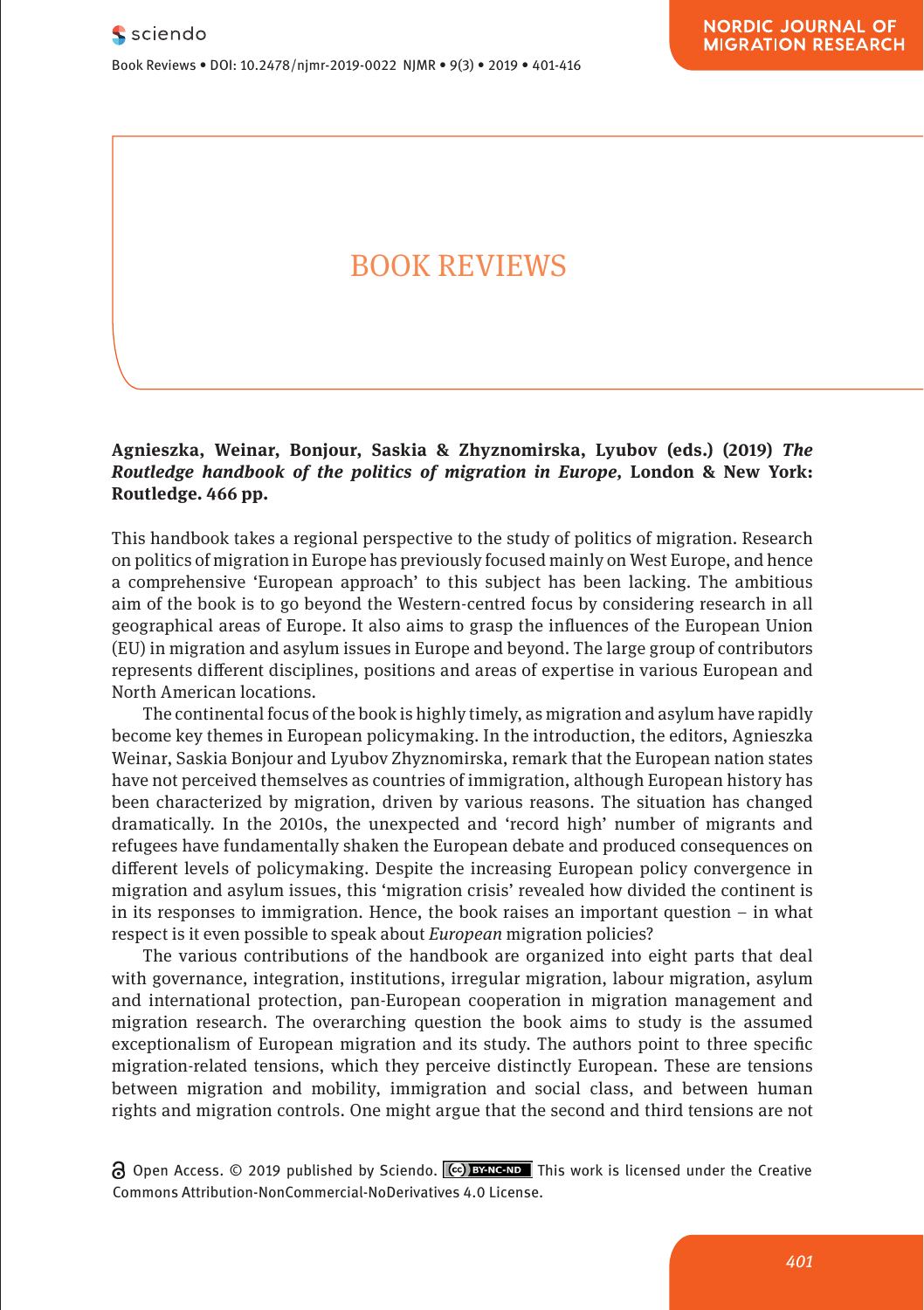particularly European features, but instead shared by other Western migrant-receiving states. The EU or European mobility which is not perceived as a migration issue is something that differentiates Europe from other migration areas. Hence, the book focuses mainly on non-European migration.

The first, and obviously the most fundamental tension between migration and mobility, has been previously raised by other authors (see Boswell & Geddes 2011). It is important to acknowledge that migration and mobility refer to two entirely different things in the European political discourse. Mobility relates to intra-European movement, a freedom of EU citizens, especially encouraged by the EU enlargement. Instead, migration refers to non-European movement of people and it is often perceived as a negative phenomenon. What seems to be a very European phenomenon is the heterogeneity in how international migration is defined and measured in different European countries. Anna di Bartolomeo demonstrates in her chapter on migration data (Chapter 34) that how the statistics on international migration in European societies are not easily comparable due to different national approaches and migration histories. This complicates the possibilities to understand migration and the political responses on common European level. The book ends up analyzing the issue by dividing different types of migration – irregular, labour, asylum – and by studying their more particular political responses. The choice is not only reasonable but also artificial and increasingly difficult in practice, as migration flows to Europe have become highly 'mixed'.

According to the editors, the second tension in the politics of migration in Europe relates to immigration and social class. It is often claimed that Europe needs migration to boost its economic growth and demographic decline, but at the same time it is doubted whether Europe gets the 'right' kind of people. One of the features of European migration is that many migrants are accepted on familial and humanitarian grounds and their contribution to growth is not self-evident. However, European countries have a long history of selecting migrants which are considered the most beneficial for their hosts. In Chapter 26, Ravi Parekh and Carlos Vargas-Silva study the labour market impact of immigration in Europe, by focusing on three country cases: the UK, Germany and Turkey. Despite high policy relevance, this area has remained less studied in Europe, especially in the case of Central and Eastern European (CEE) countries. The authors notice how the high degree of variation in labour market regulation in European countries makes more general conclusions of immigration impacts impossible.

The public debate has considered migration a political problem of governance and management. That is why the part which focuses on governance deserves elaboration. The pan-European institutions, such as the Council of Europe and the Organization for Security and Cooperation in Europe (OSCE), have improved the legal framework of immigration and shaped common European practices. However, the EU is clearly a regional hegemon, which has influenced the politics of migration in Europe the most (see Geddes & Scholten 2016). EU integration has shaped European periphery by turning it into a transit zone managed by special measures. It has also narrowed the gap between West and East. The CEE countries have traditionally been sending, not receiving states, and immigration has not attracted much public attention. Interestingly, the rise of anti-immigrant sentiments has been especially intense in these countries making the EU integration in migration issues difficult. Hence, since the 'refugee crisis' in 2015, Western Europe has served both as a model and a scapegoat in the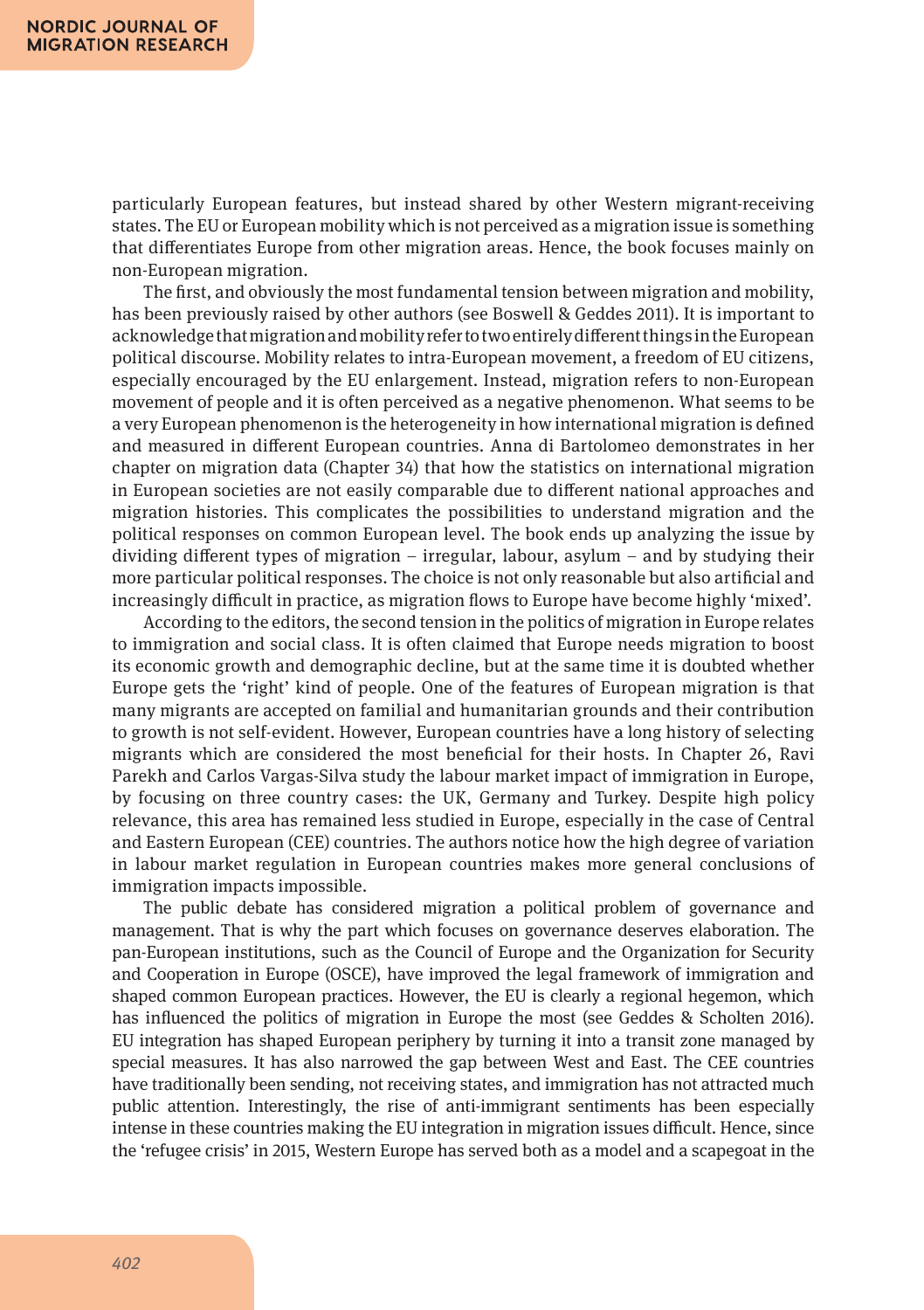public debate on migration. As Nora Dörrenbächer and Tineke Strik show (Chapter 5), the CEE countries accepted the formal EU rules on migration, but these were not implemented in practice. Currently, Brussels with its increasing competences in migration issues is seen as an enemy of national sovereignty. Hence, the opposition to migration and EU are closely intertwined and make the convergence and divergence of migration policies important research areas.

Lately, the EU has strengthened external border surveillance and increasingly externalized migration/refugee processing into third states. The EU and its member states have been highly criticized because of their bilateral agreements with countries such as Turkey and Libya. The trend to use development aid tools to prevent migration to EU area is not considered to be in line with the European values or with more global commitments. This leads to the third tension outlined by the book, namely between human rights and migration control. This tension is especially clear in the case of asylum and international protection considered in the fifth part of the volume. The topics include the historical development of refugee protection in Europe and European efforts in the construction of the international refugee protection regime. Petra Bendel (Chapter 23) explains how international protection practices since the 1990s have developed from protection to prevention-based politics in Europe. Joanne van Selm questions the existence of common European or EU refugee policy (Chapter 24) and demonstrates the regional variation in protection systems. According to Natascha Zaun (Chapter 25), the differences are not only dependent on political will – they are more related to the administrative capacities of countries. This suggests that EU demands on asylum policy harmonization and burden sharing have put some countries (weak regulators) under serious pressure. For example, Southern European countries had to introduce their asylum systems almost from scratch and they have had serious problems in implementing EU directives.

The handbook provides a comprehensive starting point for students and scholars interested in different aspects of migration and refugee politics in the European context. Despite its ambitious aim of considering migration in the wider Europe and beyond the EU context, the book still mainly concentrates on EU member states and their practices. However, many chapters also help make sense and give ideas of the more general patterns of migration and politics in Europe. The book also provides a historical, more in-depth background for understanding the current difficulties of forming such wider European and especially common EU responses to increased non-European migration.

#### Hanna Tuominen PhD

University Lecturer (International Relations), University of Turku, Turku, Finland Email: hanna.t.tuominen@helsinki.fi

# **References**

Boswell, C & Geddes, A 2011, *Migration and mobility in the European Union*, Palgrave Macmillan, Basingstoke.

Geddes, A & Scholten, P (eds.) 2016, *The politics of migration and immigration in Europe*, 2nd edition, Sage, London.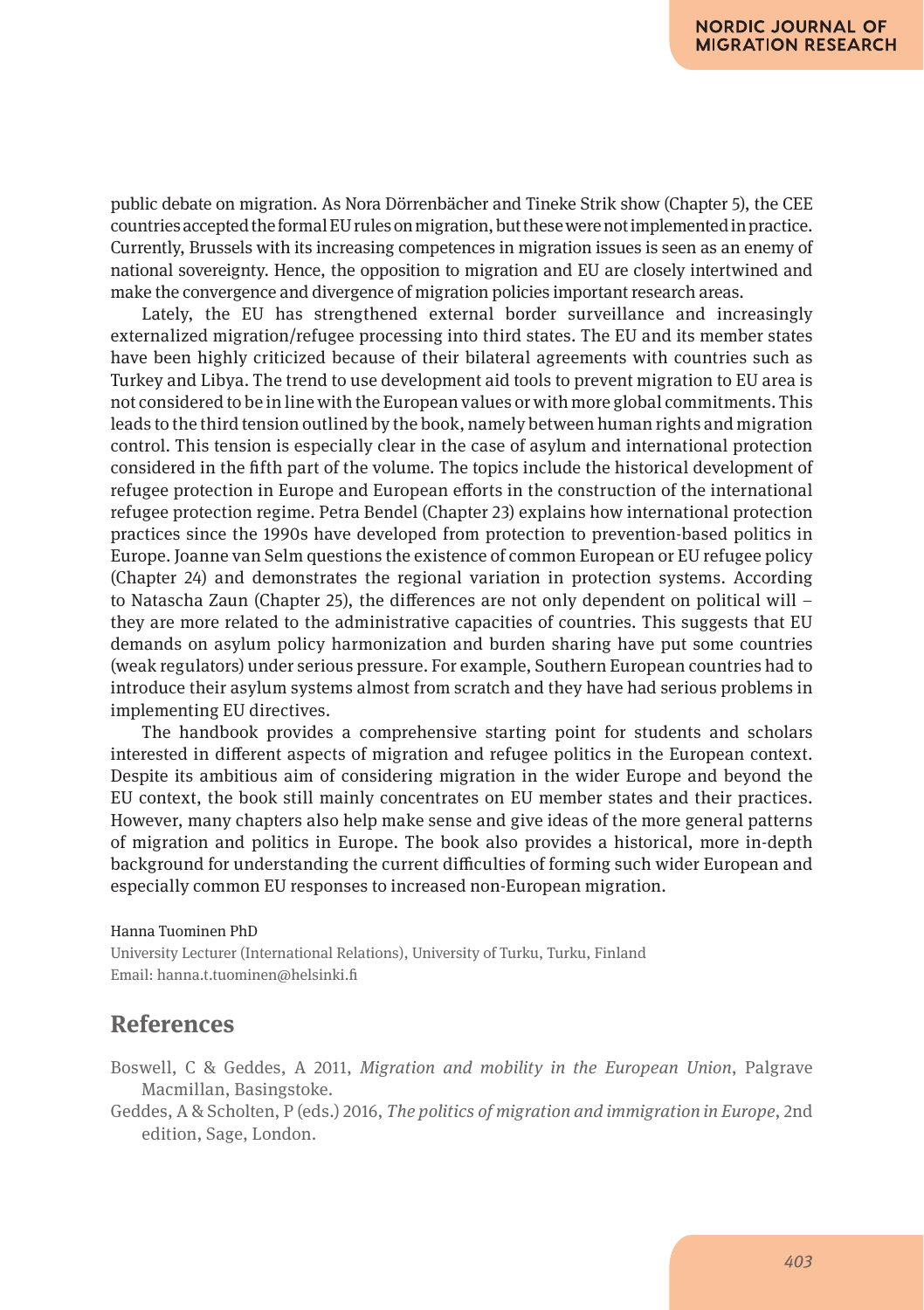### **Assmuth, Laura, Hakkarainen, Marina, Lulle Aija & Siim, Pihla Maria (2018)**  *Translocal childhoods and family mobility in East and North Europe***, Cham: Palgrave Macmillan, 271 pp.**

This book investigates how family is practiced from the perspective of children growing up in 'mobile families'. The book studies mobile families, which have migrated from Latvia and Estonia to Finland, from Latvia to the UK and from Russia to Finland, and Roma families from Romania to Finland. Edited by Laura Assmuth, Marina Hakkarainen, Aija Lulle and Pihla Maria Siim, this collection of ethnographic field studies investigates how children view their lives and what matters to them during "the most intensely governed sector of personal existence" (p. 6). This is an interesting topic, as children are simultaneously expected to change, and be a symbol of the future, while staying the same, and adhering to cultural norms, which can create dilemmas and challenges, especially in a translocal setting.

To describe the mobile life of the families, editors use the concept of translocality. Translocality is defined as 'situatedness during mobility' and highlights the connections between multiple localities, often the country of origin and the country of residence. There is no clear division between the two, and this connection defines the families' everyday lives through relationships across borders, cultural differences and physical distance. Assmuth, Hakkarainen, Lulle and Siim (Chapter 1) argue that translocality entails considerations about the continued relationships and dynamics between the old and the new. Furthermore, the editors argue that theories of transnationality and migration are too focused on nationality and disregard sheer distance being one of the main factors that determine the translocal life (p. 7).

The book is structured by the intertwined concepts of embodiment, infrastructure and agency, which are defining translocal childhoods. These concepts are introduced and defined in Chapter 1 (Assmuth, Hakkarainen, Lulle and Siim). Embodiment refers to how translocality is specifically experienced through children's bodies, as mobility is experienced and negotiated through movement of the body. Moreover, the editors argue that sensitivity to embodied differences in skin colour, gender, disability and age are important components of a translocal childhood (p. 9). When parents decide to move to a different country, children have concrete embodied experiences of the journey and the surroundings such as the weather or being uncomfortable in a car seat for prolonged periods of time. According to the editors, infrastructure has a significant impact on the children's lives. They influence personal relationships with friends and family members and is determined by economic circumstances. The education systems the child finds her/himself in have consequences for the translocal lives of the families, as they influence where vacations are spent. The infrastructure is related to children's experiences of inequality or poverty both in the country of origin and the new country of residence (p. 11). Lastly, agency ties together embodiment and infrastructure. Anca Enache, Hakkarainen and Lulle argue that children's agency exists, but cannot be compared to adult agency, as it is constrained by both their parents' choices and institutional life. It does not follow a linear development and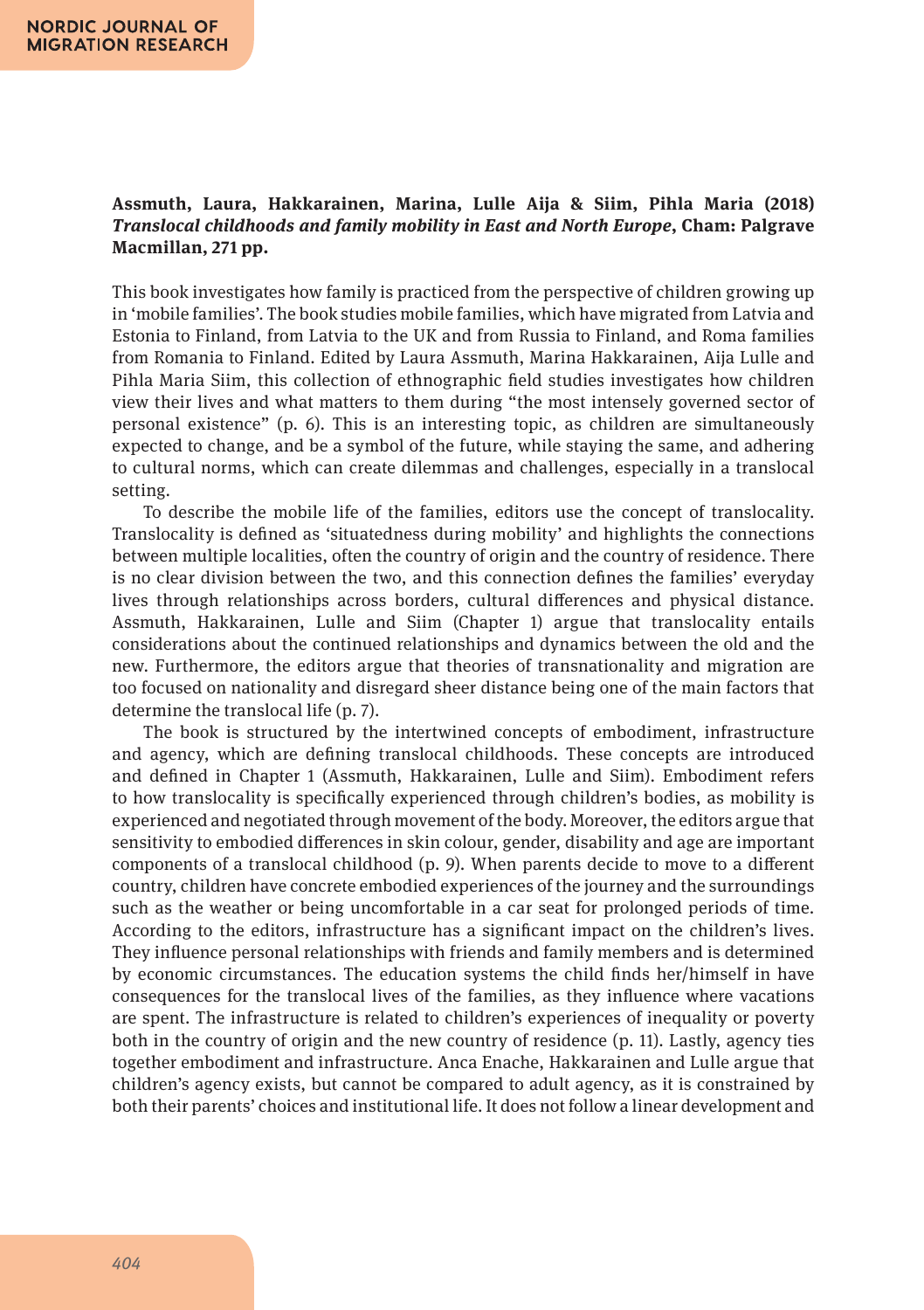is affected by children's age, gender and translocality (p. 14). Thus, as the editors argue in Chapter 1, children's agency is 'a process of being and becoming'.

Part 2 elaborates on embodiment. Chapter 2 takes a closer look at how translocality is specifically experienced through children's bodies. Agnese Bankovska and Siim describe the physical and emotional journey of moving the body from the new country of residence to the old. In Chapter 3, Marta Balode and Lulle explore how transnational life affects identity negotiation through the naming of children. Airi Markkanen (Chapter 4) describes her approach to sensitive ethnography where she follows the principle of the hermeneutic circle in her research on Roma families' own perspectives on their mobile lives.

Part 3 describes the infrastructures that determine and affect the lives of the children (Chapters 5–7). In Chapter 5, Lulle and Siim describe the infrastructures that influence the summer holidays, often spent in places that are emotionally significant to the children such as places in the country of origin surrounded by family members and familiar pets and domestic animals. In Chapter 6, Hakkarainen investigates how inequality and economic awareness shape the lives and ambitions for the future of translocal children. Chapter 7 elaborates on school experiences in a new country of residence. Assmuth and Siim argue that the school can both be an empowering place and a place where differences become apparent creating obstacles for the children.

Part 4 ties together the book by discussing how the situations described in the previous chapters all influence the agency of the children (Chapters 8–10). In Chapter 8, Enache delves into the shifting agency of Roma children, who are often separated from their parents for longer periods of time. Hakkarainen examines in Chapter 9 how education can be a tool for Russian children to negotiate agency and identity in Finland. Lastly, in Chapter 10, Lulle discusses how agency changes throughout childhood to adulthood. Part 5 includes concluding reflections in Chapter 11 by Enache and Markkanen. They elaborate on the benefits of doing research with children. They argue, that children pay attention to details, which adults would maybe consider too insignificant to include. These details provide added perspectives that would otherwise have remained undiscovered (p. 258).

One of the main takeaways from the book is how food consumed in different places can not only have an ethnic feel to it but also be a way of fitting into the new society (Chapters 2, 5, 6 and 7). It is the most obvious sign of difference between places that children experience and carry a lot of emotional response with food. For example, the food in the new school is often perceived as worse tasting than the food the children already know and is a struggle for them to get used to (Assmuth and Siim, Chapter 7). At the same time, food was also used to set clear boundaries and make sense of the country of origin and the country of residence (Lulle and Siim, Chapter 5). Thus, many of the children enjoyed a certain dish when it was prepared for them by their grandmother during the summer holiday in the country of origin and dislike the same soup if it was prepared by their parents in the country of residence. Food can be seen as a symbol of the relationships connected to the situations where the food has been consumed previously.

The children are somewhat torn between a new life with material wealth, new friends, and everyday life and their grandparents, other relatives, and old friends from their home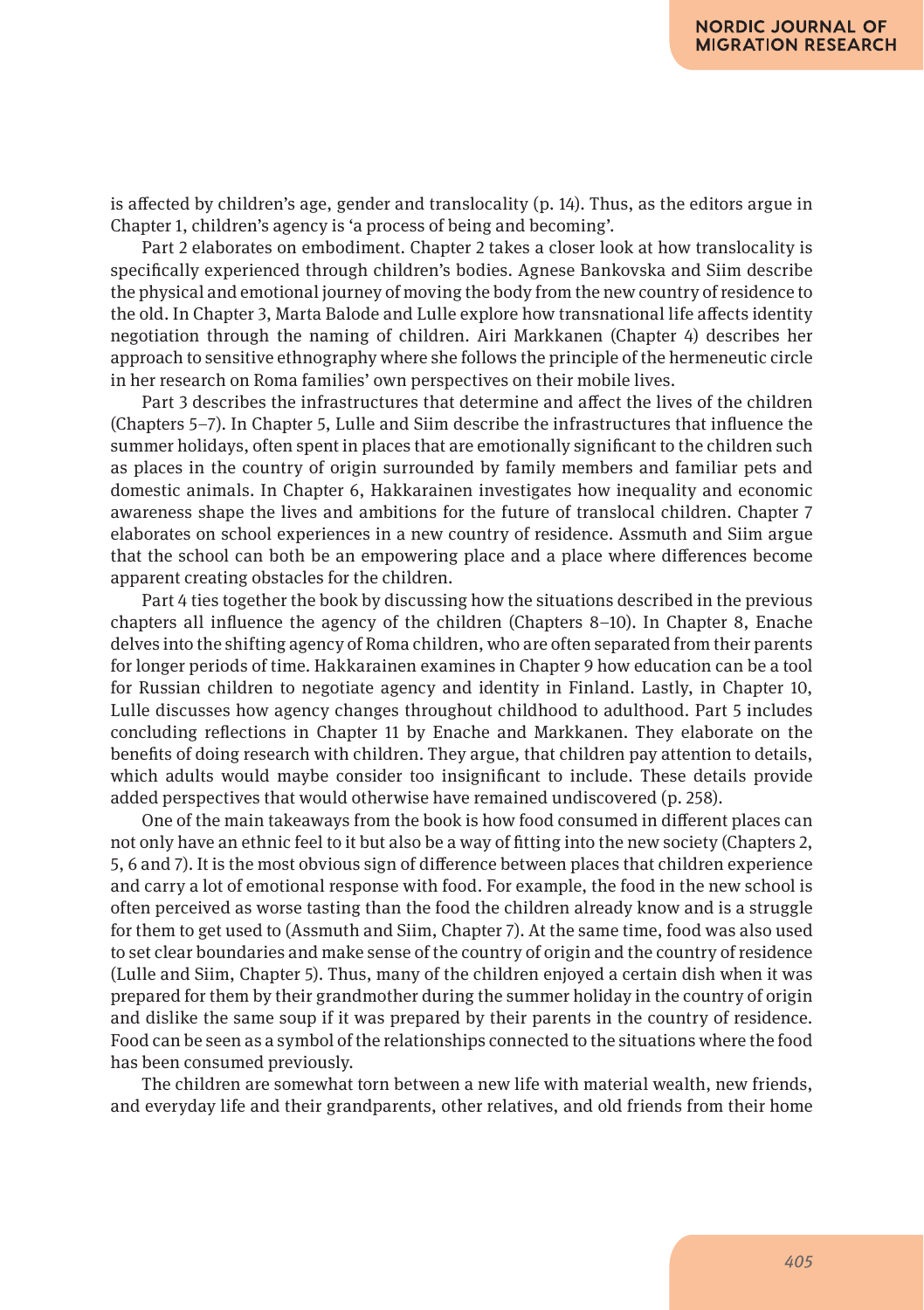town (Hakkarainen, Chapter 6). In some cases, these relationships were the source of longing that culminated in a much anticipated and enjoyed long summer holiday at the grandparents' house, and sometimes these relationships kept the children from integrating and building relationships with people in their country of residence, because their focus and longing remained in their country of origin. Some children expressed loneliness in the new country of residence, while others somewhat lost the connection with their country of origin, because their energy and attention were directed towards new relationships. In any case, relationships came with choices that had an impact on the everyday life of the children (Lulle and Siim, Chapter 5).

Chapters 4, 6 and 8 contain research on Roma families and stand out in comparison to the other families introduced in the book. Most of the described Roma families lived in poverty and faced daily struggles for survival, and meeting the basic needs for care for their children and themselves. While Markkanen (Chapter 4) remarks that some of the children seem sad at times, and that their occasional happy attitudes could be a coping mechanism (p. 99), this poverty and inequality are only touched upon briefly. Markkanen describes multiple racist encounters that could have been interesting to investigate further (p. 102). However, though the Roma portrayed are practicing family in a visibly contrasting way compared to the other families, beyond poverty, the children face the same challenges, and mention similar things to the other children featured in the book, to be significant to them.

With extensive research on doing family in a translocal setting, this book brings attention to the somewhat overlooked perspective of the children that is often affected by the translocal choices of the parents. Attention is paid to the small details in life, which are especially noticeable in children, and which make up the big picture of childhood and life. The strength of this book is its take on children's agency as both existing yet limited and the sensitive approach to ethnographic field study. The combination of creative methods with more traditional style interviews makes this book a compelling read.

Concludingly, this is an excellent read for anyone interested in childhood studies and migration. The book should be read in its entirety and in a chronological order as it is the accumulation of small details that provide a picture of doing family in a translocal setting. Through the researchers' sensitive and experimental approach to ethnography, their own presence in the researched field becomes not a limitation, but an added nuance that provides more perspectives to the life of these children. Lastly, having grown up in a translocal environment myself, the book provided me with a level of insight that I did not expect, but thoroughly enjoyed.

#### Nina Svane Bruhn

Master's Student in Culture, Communication & Globalization at Aalborg University, Aalborg, Denmark Email: nbruhn17@student.aau.dk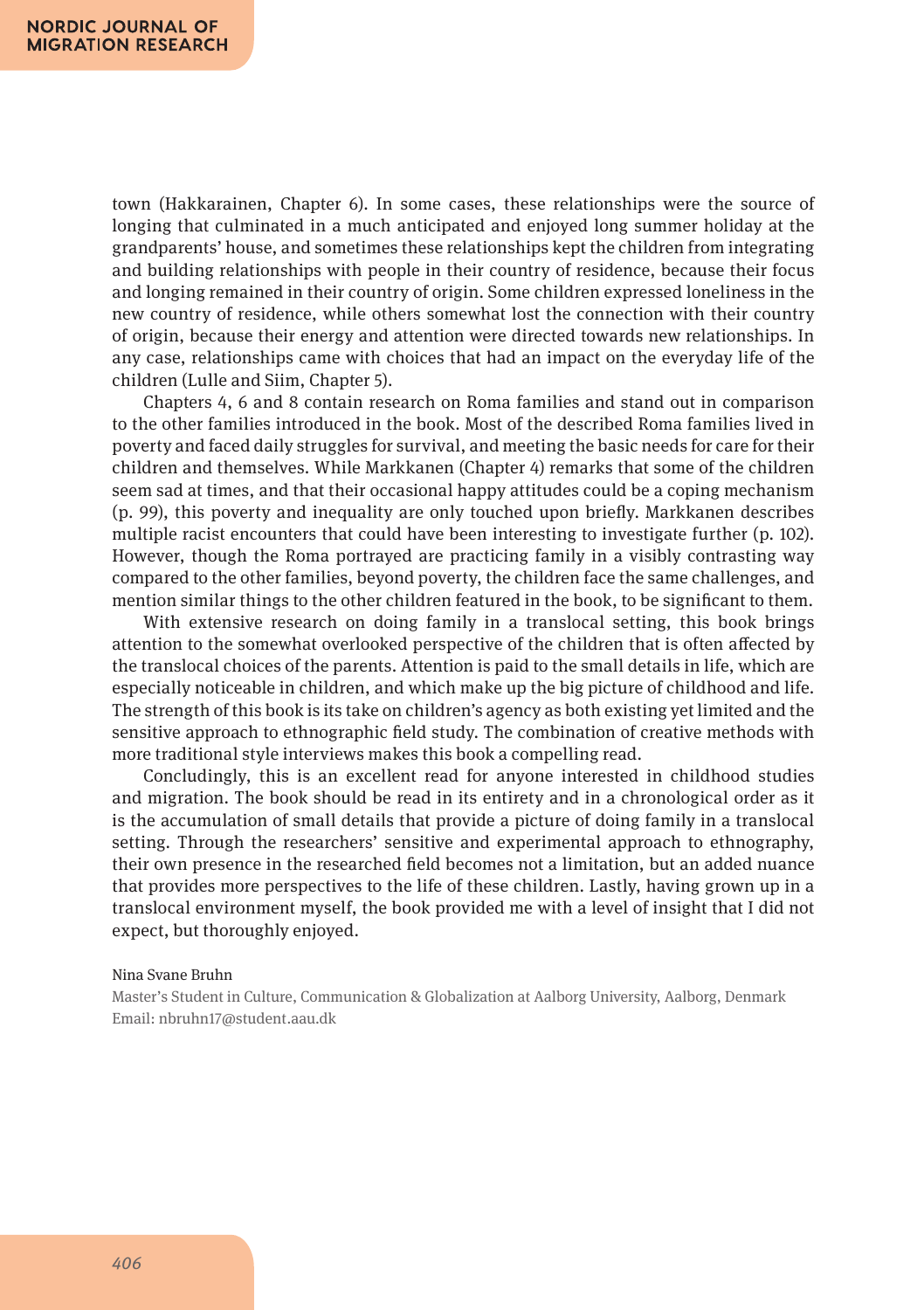### **Hiitola, Johanna, Anis, Merja & Turtiainen, Kati (eds.) (2018)** *Maahanmuutto, palvelut ja hyvinvointi. Kohtaamisissa kehittyviä käytäntöjä***, Tampere: Vastapaino. 243 pp.**

While the overall number of foreign-born individuals living in Finland is still small compared to Sweden or other European countries, the growth of the migrant population has been rapid in the last years. This puts pressure on integration services, and the need to develop the Finnish integration system has been discussed in several recent research reports (OECD 2018, Ala-Kauhaluoma *et al.* 2018), and in public debate, as well. The edited volume *Maahanmuutto, palvelut ja hyvinvointi. Kohtaamisissa kehittyviä käytäntöjä* offers valuable perspectives to this discussion by analyzing encounters taking place at different levels of the Finnish integration system.

The volume consists of nine chapters together with an introduction and an epilogue written by the editors Johanna Hiitola, Merja Anis and Kati Turtiainen. The focus of the volume is on *encounters that are linked to the welfare system.* In encounters, the participants negotiate meanings and search for shared understanding. Some of the chapters investigate the experiences of migrants as participants in institutional interactions with integration professionals, while others provide perspectives on the structural frames either supporting or impeding the encounters.

The chapters are organized into three different parts. The first part describes how the practices of the integration system create possibilities for both participation and exclusion. Chapter 1 by Tiina Sotkasiira analyzes metaphors used by the integration professionals to communicate the meanings, values, beliefs and feelings they have about the integration work. By analyzing these descriptions, Sotkasiira provides insights into how the autonomy, skills and welfare of migrants are acknowledged and supported in the integration system and identifies a need for more flexible integration services that would better consider the migrants' own goals and needs. Chapter 2 by Mulki Al-Sharmani, Sanna Mustasaari and Abdirashid Ismail describes how family disputes are negotiated in Finnish mosques and sheds light on the multiple factors contributing to the contexts relevant to the lives of some of the Muslim migrants living in Finland. In the third chapter, Riikka Homanen and Marja Alastalo show how the practices of compiling civil registers produce information about family relations for population statistics. Understanding these processes is crucial as statistics are often used as an important resource for welfare politics. The practices of registering migrants can also be in many ways consequential for the lives of individuals (see also Alastalo *et al.* 2016).

The chapters in the second part focus on the experiences of participants in the concrete encounters between integration officials and immigrants. This part starts with a chapter by Lotta Kokkonen who analyzes how immigrants with refugee background talk about the social support they have experienced in encounters and relations with officials. The analysis shows that these relations are often regarded as important, and especially language teachers and interpreters are seen as trustworthy persons who can be turned to when in need. On an interpersonal level, in particular, these encounters are important for creating a sense of belonging (pp. 116–119). Chapter 5 by Johanna Hiitola and Marja Peltola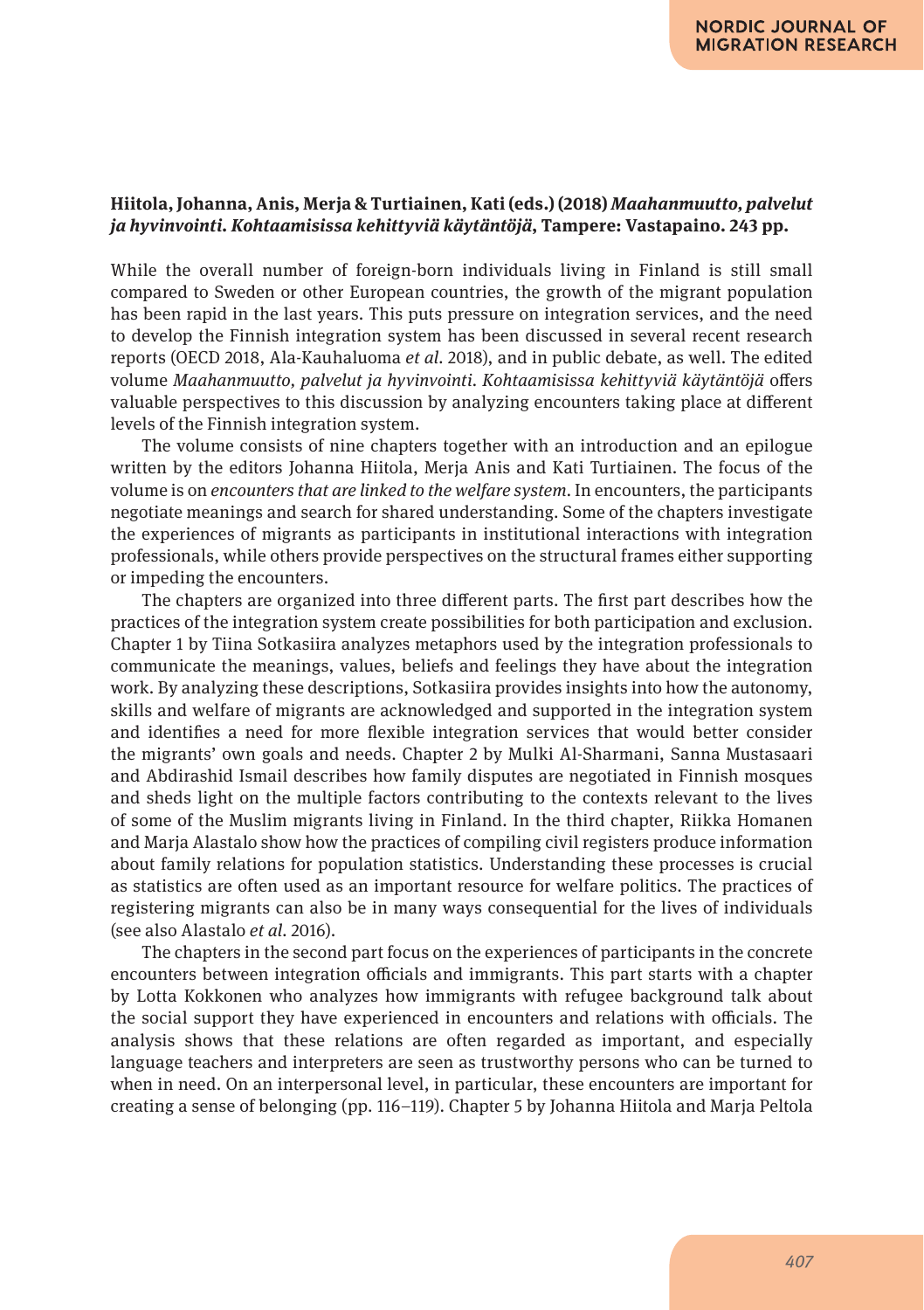turns the focus on how the sense of 'otherness' is created and experienced in encounters between immigrant parents and officials in different contexts related to childcare and education. Drawing on interviews done with the officials, the authors show how, on the one hand, immigrant parents are sometimes categorized as 'others' and how, on the other hand, the officials sometimes adopt a critical stance towards such categories and replace them with inclusive descriptions (pp. 128–135). In Chapter 6, Veera Rautavuoma and Kati Turtiainen highlight the importance of mutually understandable language in encounters and examine the meanings given to interpretation services by professionals working in family services. The analysis shows how the talk by officials is often loaded with different terms and concepts that cannot be directly translated into another language (pp. 155–159). Rautavuoma and Turtiainen point out the need for language awareness among all the participants in such encounters – the officials, in particular (see also Tiililä 2017, Koskinen, Vuori & Leminen 2018). Even if the interpreter is present, one should be critical about her own language and take the recipient into account in language use.

In the third part, the writers' lens focuses on interactional relations in the everyday lives of immigrants. Chapter 7 by Olga Davydova-Minguet and Pirjo Pöllänen is an analysis of the experienced welfare by Russian women living in Eastern parts of Finland. The chapter illustrates the different meanings that family relations, work and income have in the lives of these women. In chapter 8, Merja Anis and Riti Esberg report a review of studies focusing on unaccompanied children in European countries. The chapter is a comprehensive presentation of the perspectives discussed in the existing studies and shows that while there are ethical challenges in doing research with and about these children, there nevertheless is an accumulating amount of studies that help us understand the themes related to this type of increasing mobility in today's world. The last chapter is written by Kati Turtiainen and Jassin Rezai who present a story about a Finnish young adult with refugee background. They focus their analysis on the meaning of the close relations, i.e. family relations, in the process of developing one's own identity as a young adult living in a new country.

The volume ends with a brief discussion with concrete advice on how to support immigrants in different types of encounters in the welfare system. The epilogue clearly shows that one of the aims of the volume is to provide rather concrete guidance for officials working in integration services. In my view, the volume is well fitted for this target group: it helps to gain a deeper understanding on the lives of some immigrant groups in Finland and to critically reflect on our own practices in relation to the integration processes. The volume might also be useful in some university courses. However, there seems to be an explicit aim to design the book for other audiences than researchers. This is observable for example in that the methodological choices and ethical questions have not been discussed in depth in the chapters – even if the researched topics would merit such discussion. This is probably a deliberate decision made to make the book more accessible for practitioners and is also understandable because all the authors have covered similar issues in their other scientific publications that the reader can turn to for finding more information.

Even if the volume is comprehensive as it is, there are some themes that could have been covered more in detail or that call for more research. Because the volume focuses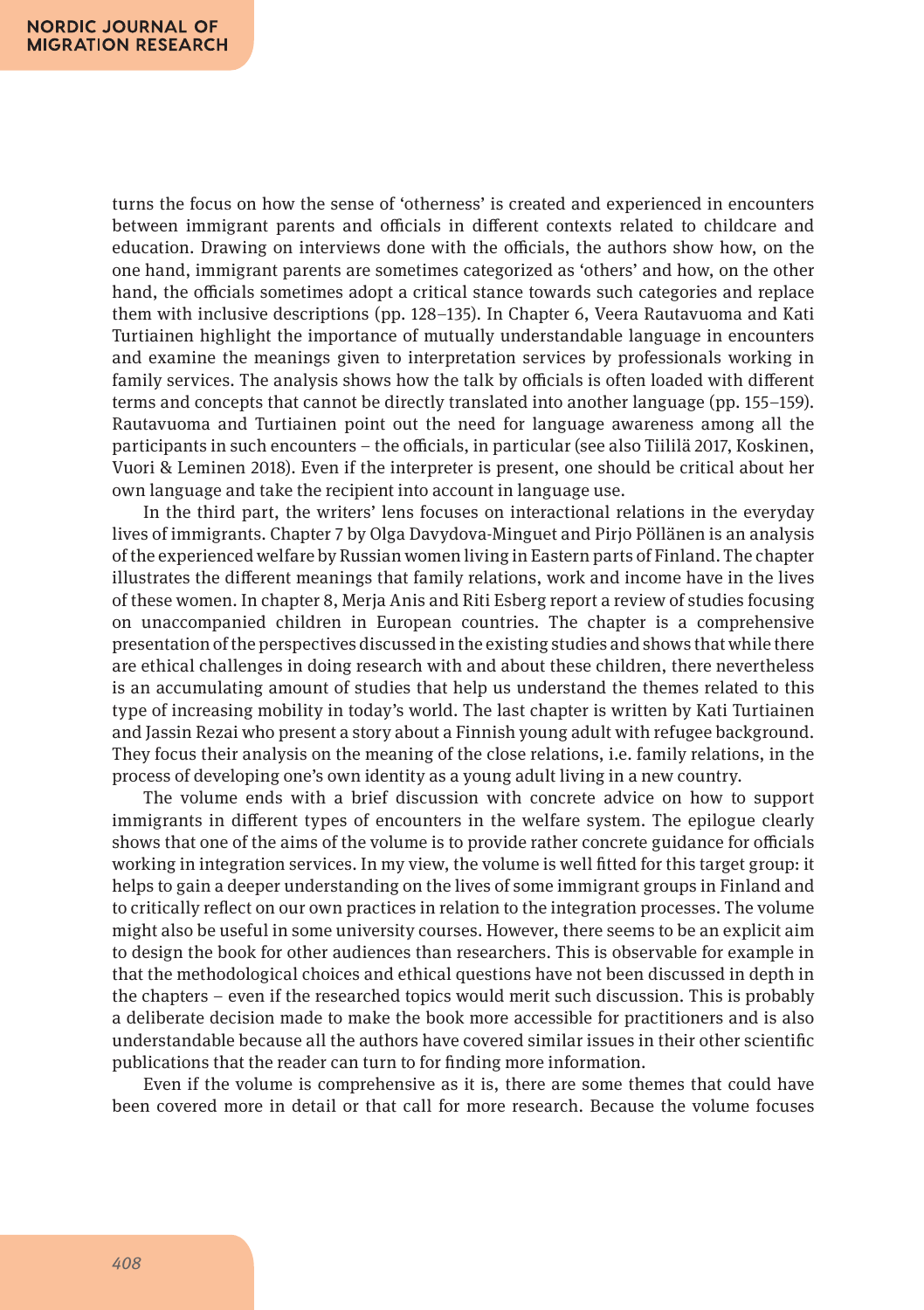on encounters, one could have expected also microanalytic perspectives on interactions between officials and immigrant clients. A microanalytic perspective could provide understanding that would help to support interaction in challenging situations in which the participants do not share similar linguistic or cultural resources. In addition, the role of language in different types of encounters would also have merited more attention. Some of the chapters illustrate the complex processes, e.g. in finding and filling in all sorts of different forms and papers that are omnipresent in the Finnish integration system, but none of the articles pays attention to the details of these textual practices. The role of language as a central part of different encounters in public services often remains unrecognized in research (see Tiililä 2017; Lilja, Luukka & Latomaa 2017). Yet, linguistic practices are central in defining the experiences of both clients and officials in these encounters.

All in all, the volume is valuable especially because it offers new insights into everyday practices in the integration system and provides new ways of seeing and conceptualizing integration. In addition to being a topical contribution to themes relevant to the current public debates, the volume also addresses issues that have been less researched in studies focusing on migration, such as the role and meaning of social support experienced in encounters with integration professionals or the interactional use of category terms that either construct migrants as others or critically reconstruct presentations of otherness.

#### Niina Lilja

University Lecturer (Finnish as a second language), Tampere University, Tampere, Finland E-mail: niina.lilja@tuni.fi

## **References**

- Ala-Kauhaluoma, M, Pitkänen, S, Ohtonen, J, Ramadan, F, Hautamäki, L, Vuorento, M & Rinne, H 2018, *Monimenetelmäinen tutkimus kotouttamistoimenpiteiden toimivuudesta*, Eduskunnan tarkastusvaliokunnan julkaisu 1/2018, Eduskunta, Helsinki.
- Alastalo, M, Homanen, R, Kynsilehto, A & Rantanen, P 2016, *Maistraatin tiskiltä tilastoksi. Ulkomaalaisten rekisteröinnin ja tilastoinnin käytännöt Suomessa*, Siirtolaisuusinstituutti, Helsinki.
- Koskinen, K, Vuori, J & Leminen, A-K 2018, *Asioimistulkkaus Monikielisen yhteiskunnan arkea*, Vastapaino, Tampere.
- Lilja, N, Luukka, E & Latomaa, S 2017, 'Kielitietoisuus eriarvoistumiskehitystä jarruttamassa', *AFinLAn Vuosikirja*, vol. 75, pp. 11-29.
- OECD 2018, *Working Together: Skills and Labour Market Integration of Immigrants and their Children in Finland*, OECD Publishing, Paris. Available from: https://doi. org/10.1787/9789264305250-en, [last accessed 22.3.2019].
- Tiililä, U 2017, 'Sosiaali- ja terveyspolitiikkaa kielen ja kielikäsitysten varassa', *AFinLAn Vuosikirja*, vol. 75, pp. 54-71.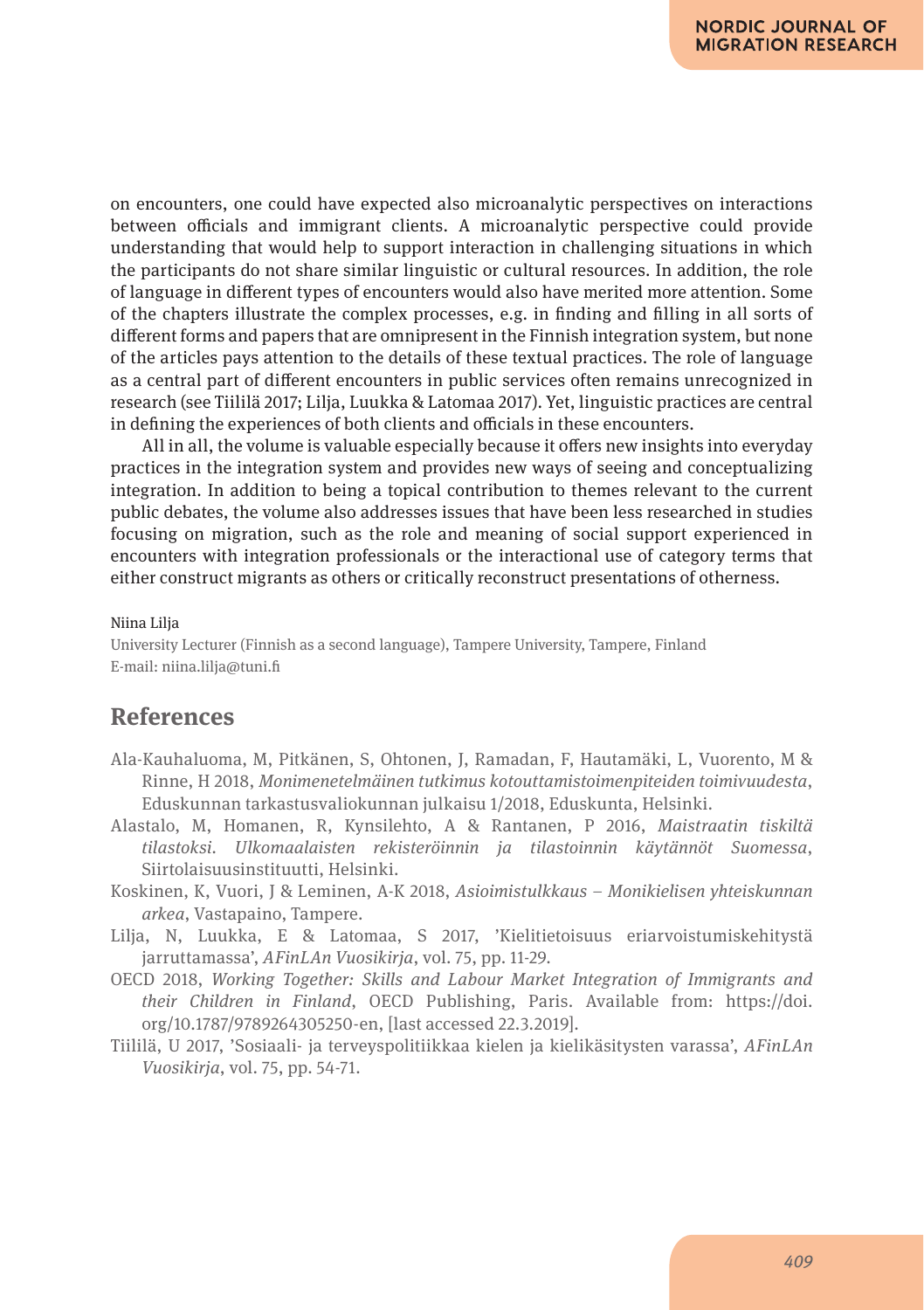### **Sandset, Tony (2019)** *Color that matters: a comparative approach to mixed race identity and Nordic exceptionalism***, Oxon & New York: Routledge. 196 pp.**

*Color that matters: A comparative Approach to Mixed Race Identity*, authored by Tony Sandset at Oslo University, sets out to examine 'the ways in which mixed ethnic identities in Scandinavia are formed along both cultural and embodied lines' (back cover). The majority of studies on mixed race identities are conducted in English-speaking countries, although there has been a significant increase in the amount of literature produced on mixedness outside of the English-speaking context over the past few years. Edited volume such as *International Perspectives on Racial and Ethnic Mixedness and Mixing* (Edwards *et al.* 2012), *Global Mixed Race* (King-O'Rian *et al.* 2014) and *Mixed Race in Asia* (Rocha & Fozdar 2017) or special issues in different journals (Chito-Childs 2018; Rocha *et al.* 2018) can be named as some of the most recent examples and attempts in addressing the global aspect of mixedness. Despite the attention on mixedness globally and the fact that mixed population in the Nordic countries is increasing, the field of mixed race studies has not taken off in the Nordic context and is still often missing from the global perspectives on mixedness.

In fact, as Sandset argues, the usage of concept of race in academia itself is still controversial and reluctantly seen in the Nordic countries. Sandset finds that while academic interests related to immigration and integration are widely found and research field is well established in Norway, there is no research on mixed ethnic identity and, furthermore, there is no mention of the notion of mixed people. He writes "mixed ethnic descents are often bracketed with other ethnic minorities as 'just another minority story'" (p. 24). The issue is that 'there is no field' (p. 21) called mixed race studies in the Nordic countries today. This book is a significant and important contribution in the field of racial and ethnic studies and critical mixed race studies since it is the first book on mixed identity in the Norwegian context.

One thing that the readers should know about the book is that the analysis on mixed race identity is based on discourse analysis. 'The lived life of mixed colors' refers to the discourse and performance of race and ethnicity not on self-identification process and identity formation. The title is a bit misleading for a reader looking for a similar analysis of mixed race identities found in books such as *Mixed Race Identities* by Miri Song and Peter Aspinall (2013) in the UK context, as Sandset's book provides a different kind of analysis of mixed identity and mixed experiences. What is central in the book is the discourse of race and ethnicity on official documents in the US, the UK and Norway. How mixed Norwegians understand the discourse of race, ethnicity and being Norwegian and perform their skin colour is examined as an example of how race and ethnicity matter in Norway.

The book is structured in seven chapters, which is divided into four parts. The first introduction chapter starts off by the author sharing his personal experience that forms his academic interest in the topic. He moves on and introduces three components of books inspired by French philosopher Gilles Deleuze's and sets the agenda and research statements of the book. Sandset addresses how the body is forgotten in the discourse of ethnicity and challenges the scholarship that often overlooks the importance of skin colour and body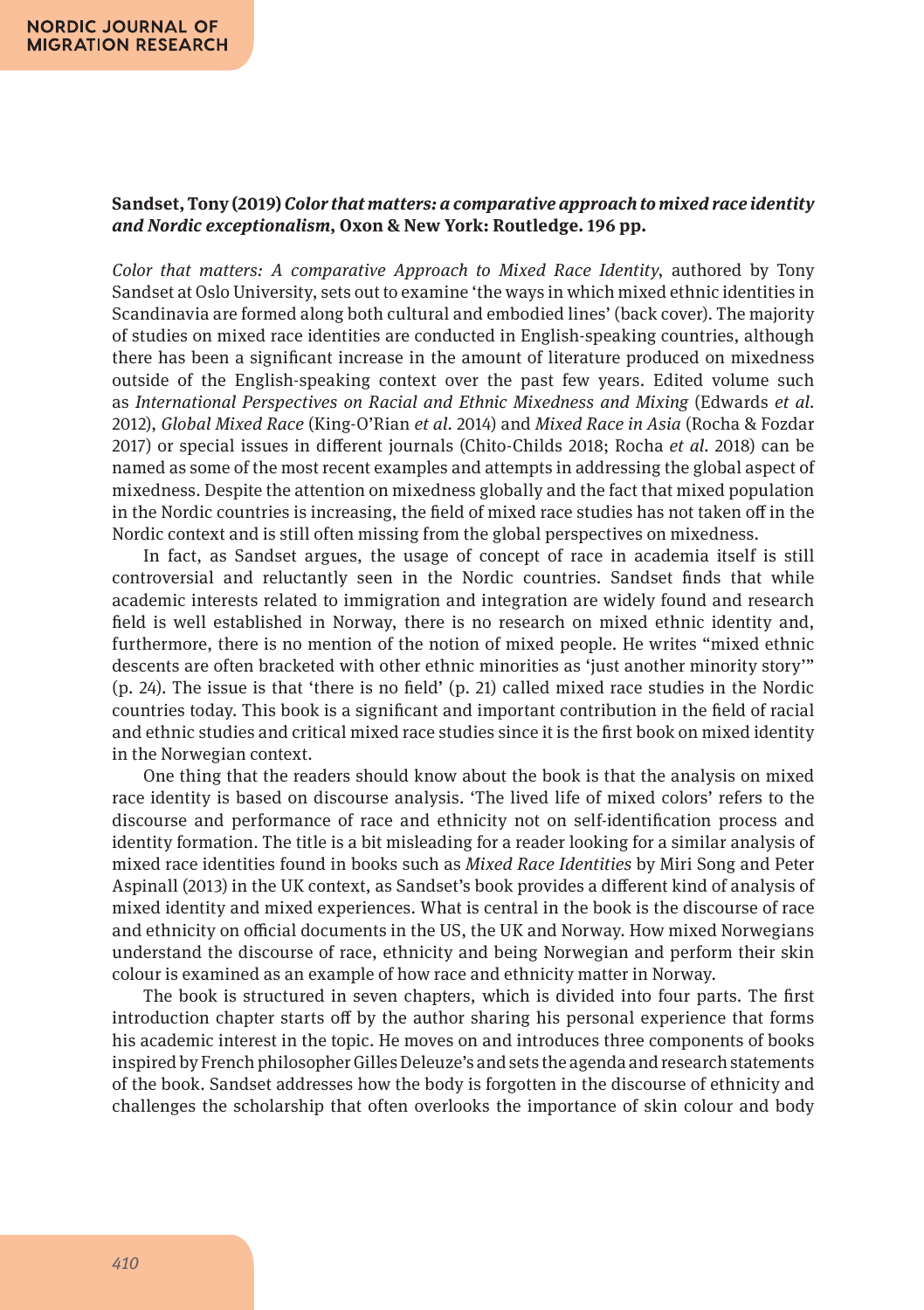in Norway and the Nordic context through analyzing the role of skin colour for persons of mixed ethnicity and race in Norway which is "a blind spot in the Nordic region" (p. 4). Part 1 consists of two chapters presenting the methodology and theory. These two chapters presents a clear state of art of critical mixed race studies in general and in the Nordic region and elaboration on the previously stated three research statements. Furthermore, the chapters include discussions on his theoretical inspirations, which are Michel Foucault and his concept of discourse, Judith Butler's theory on performativity and Bruno Latour's notion of assembling, and move on to presenting his empirical material which he bases his analysis on. Sandset also gives an extensive and valuable reflexive account on his position being of mixed ethnic decent himself and what that entails in the research process.

Part 2 titled *Epistemic documents, racialized knowledge and mundane language* analyzes different types of official discourse of race and ethnicity. More specifically, Sandset analyzes how race and ethnicity are defined in UNESCO Statement on Race, Oxford Dictionary and the Webster Dictionary, census forms in the UK and the US and finally the Norwegian documents which include linguistic definitions, census forms and legal debate around the new hate crime act which was introduced in Norway in 2005. In the analysis, Sandset displays how the concept of race gets conflated with the concept of ethnicity and culture and reproduces racialized understanding of belonging and what it means to be Norwegian.

Part 3 consisting of two chapters explores 22 interviews that Sandset conducted with people of 'mixed ethnic background' living in Oslo. The chapters consist of rich interview materials, and personally as a scholar of race and ethnicity are the most interesting chapters tapping into the question of mixed identity. Through analyzing the discourse of how mixed persons define themselves as Norwegians despite being aware of their 'non-Norwegian appearance', Sandset concludes how the categories of 'Norwegian' and 'ethnic Norwegian' are highly racialized in everyday discourse. Moreover, he examines how 'non-white bodies' are performed. The responses to the 'where are you from' and 'what are you' questions that people of mixed ethnic background choose varies. Interviewees words reflecting how some choose to emphasize their Norwegianness and others choose to perform their non-white stereotypes are interesting. Part 4 which is the last chapter of the book summarizes two points nicely: race and ethnicity are 'two sides of the same coin' rather than two different concepts and 'bodies matter and are made to matter'.

*Body* and *colour* are the central concepts in the book. In the analysis of official discourse of race and ethnicity, Sandset makes a clear argument how the rhetoric of decent and ancestry seen as a matter of 'culture' is strongly tied with the idea of biology and body. Even though the word race is dismissed as an outdated term by the mixed ethnic Norwegians, it is clear through their discourses that it is their body and 'colour that matters' in their daily experiences, as the title says.

As I stated before, this book is of a significant contribution to the global mixed race literature, being the first Norwegian contribution in the field. The book consists of rich theoretical discussions with empirical material. The book is recommended to all scholars and students interested in the question of not only race and ethnicity in the Nordic context but also mixed identity and experiences in a global perspective. The book is also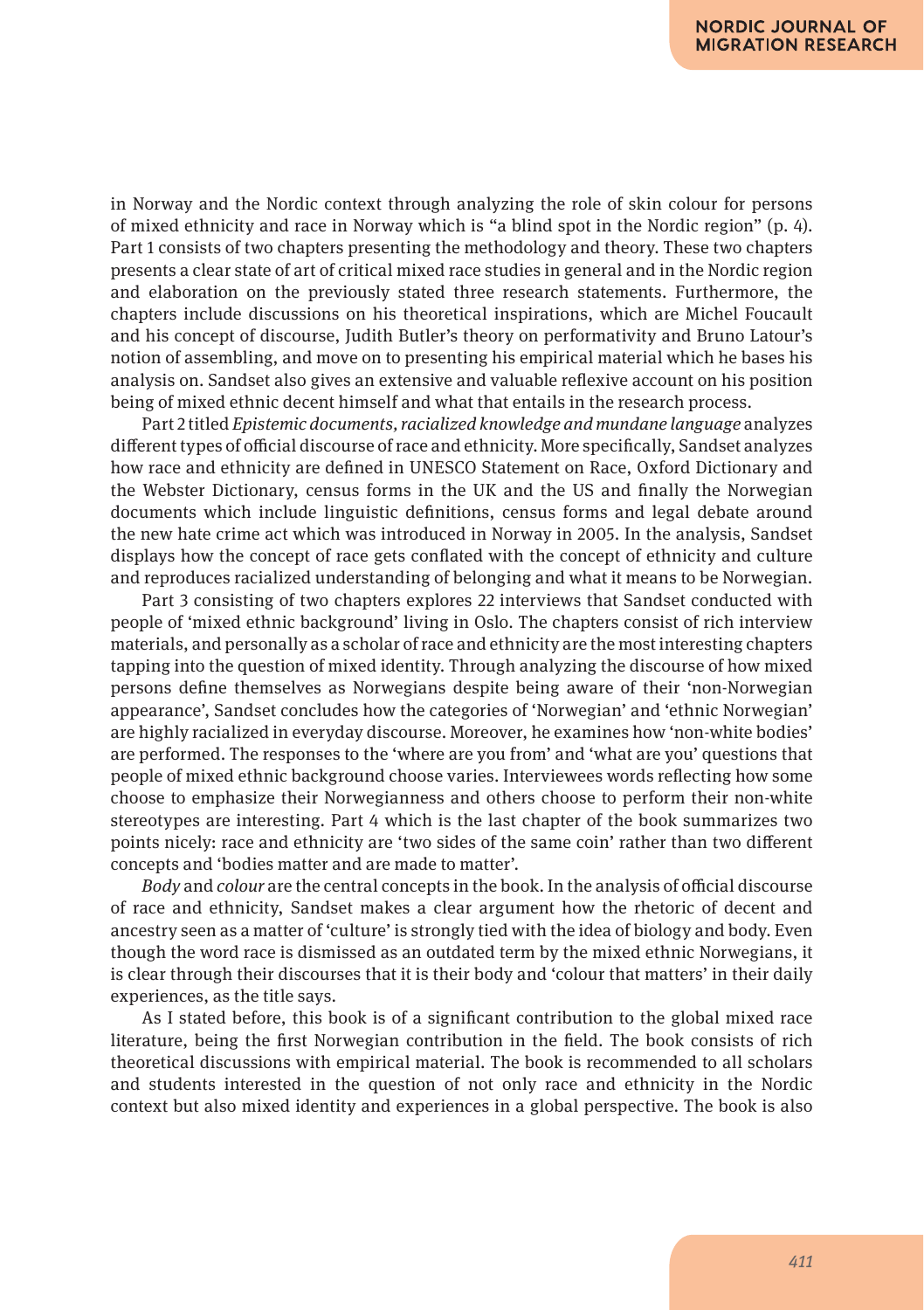recommended for those who are interested in discourse analysis. One question that I have to the author is why he chose to call himself and his informants as persons of 'mixed ethnic background', catering to the Norwegian discourse rather than 'mixed race background' despite the choice to state 'mixed race identity' in the title and the conclusion which clearly says that colour matters.

As the book ends with a statement "An endeavor such as this should end not with a tidy conclusion but with wonder and further questions" (p. 177), I would, in the future, personally like to see the author dive deeper into the question of identity, not only through the discourse analysis of body and performance but also through identity theories (see Jenkins 2005; Brubaker & Cooper 2000).

#### Sayaka Osanami Törngren

Senior researcher, Malmö Institute for Studies of Migration, Diversity and Welfare, Malmö University, Malmö, Sweden

Email: sayaka.torngren@mau.se

# **References**

Aspinall, P & Song, M 2013, *Mixed race identities*, Palgrave Macmillan, Basingstoke.

Bang Appel, H & Singla, R 2016, 'Mixed parentage: negotiating identity in Denmark', in *Contested childhoods: growing up in migrancy*, ed. EM Goździak & ML Seeberg, Springer, London, pp. 139-158.

Brubaker, R & Cooper, F 2000, 'Beyond identity', *Theory and Society*, vol. 29, no. 1, pp. 1-47.

- Chito-Childs, E 2018, 'Critical mixed race in global perspective,' Special issue for *Journal of Intercultural Studies*, vol. 39, no.4, pp. 379-381.
- Edwards, R, Ali, S, Caballero, C, & Song, M (eds.) 2012, *International perspectives on racial and ethnic mixing and mixedness*, Routledge, London.
- Jenkins, R 2005, *Social identities,* Routledge, London.
- King-O'Rian R, Small, S, Mahtani, M, Song, M & Spickard, P (eds.) 2014, *Global mixed race*, New York University Press, New York.

Rocha, Z, & Fozdar, F 2017, *Mixed race in Asia: past, present and future,* Routledge, London.

- Rocha, Z, Fozdar, F, Acedera, KA & Yeoh, BSA 2018, 'Mixing race, nation, and ethnicity in Asia and Australia', Special issue for *Social Identities*. DOI:10.1080/13504630.2018.150 0162.
- Skadegård, MC, & Jensen, I 2018, '"There is nothing wrong with being a Mulatto": structural discrimination and racialised belonging in Denmark', *Journal of Intercultural Studies*, vol. 39, no. 4, pp. 451-465.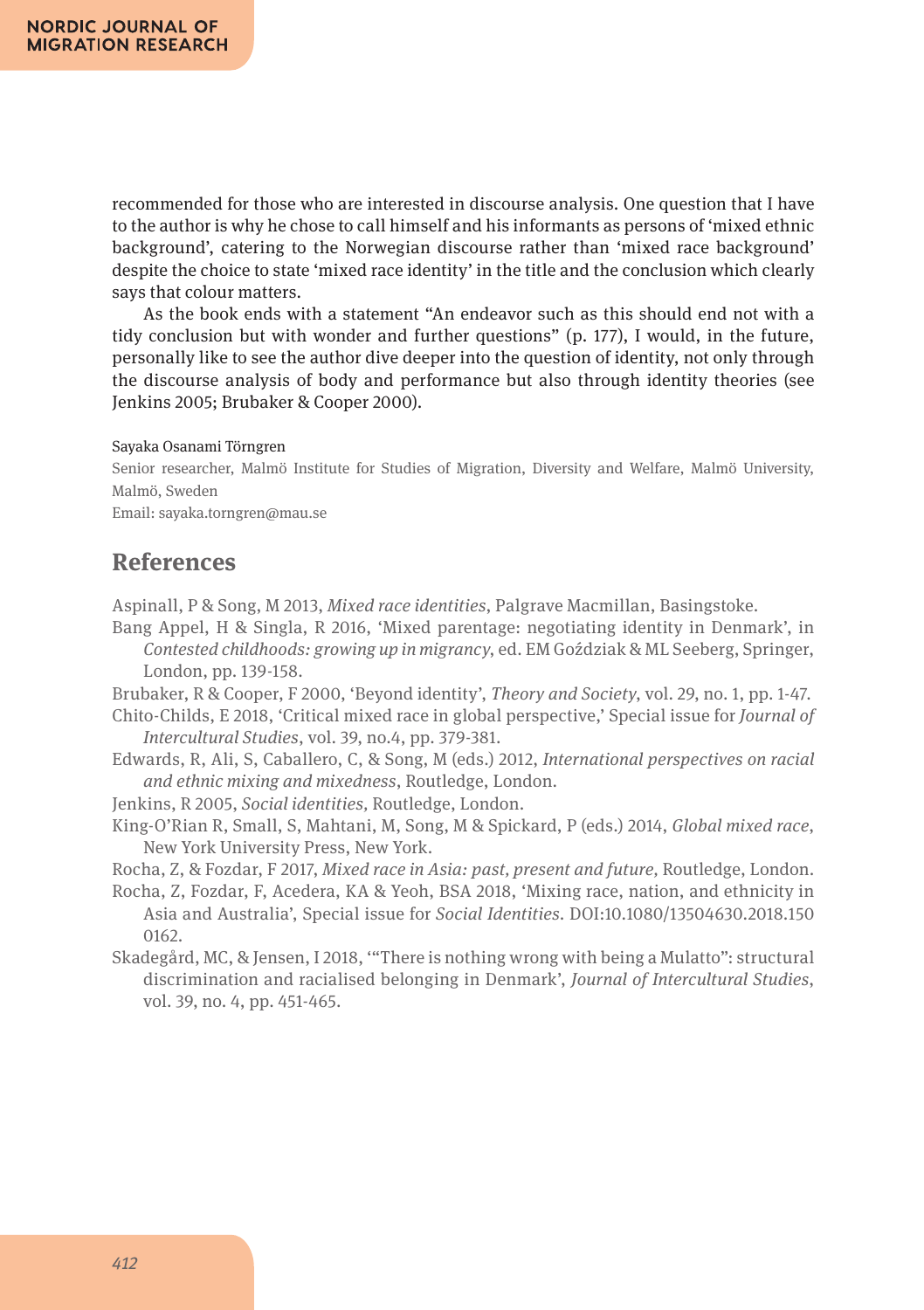### **Kallio, Heikki, Kotkas, Toomas & Palander, Jaana (toim.) (2018)** *Ulkomaalaisoikeus***, Helsinki: Alma Talent. 646 pp.**

*Ulkomaalaisoikeus* provides a comprehensive overview of Finnish migration law with a focus on so-called third country nationals (i.e. non-European Union [EU] citizens). It introduces the different forms of entry into the country, such as work-related migration and international protection, the residence permit system and the removal of aliens from the country. The editors Heikki Kallio, Toomas Kotkas and Jaana Palander are legal scholars affiliated to the University of Eastern Finland. Kallio works as Senior Lecturer in Criminal Law and Criminal Procedure and Kotkas as Professor of Jurisprudence and Social Law. Palander is the member of the Multilayered Borders of Global Security (GLASE) research project, which examines changes in the global security environment.

The book is written in Finnish, a choice readily justified by the fact that as a field, migration law currently remains, like the editors note, somewhat undeveloped in Finland. The Finnish word 'ulkomaalainen' (or 'ulkomaalais-') translates to 'foreign' or 'alien', so the literal sense of the title would be 'law on the foreigners or aliens', which follows the term used in legislation ('ulkomaalaislaki', Aliens Act). As Palander observes in the first chapter, the field of ulkomaalaisoikeus is understood as covering a wider area than migration law, including all norms that address the legal status, rights and obligations of foreigners residing in Finland. In international literature, however, such distinction is not made, so in the term more commonly used is 'migration law', which is why it will be used in this review as well.

The book opens with a brief outlook, written by Palander, on the systematics of Finnish migration law, including its central legal sources, concepts and principles. Since migration law belongs to the field of administrative law, the second chapter by Ulla Väätänen moves on to analyze the interrelationship of the Aliens Act of 2004 (ulkomaalaislaki) to general administrative law and Administrative Procedure Act of 2003. This provides the reader with a contextualization of this branch of law in a broader legal framework of administrative law. In the third chapter, Kallio describes the general rules regarding the entry to Finland and residing in the country.

Chapters 4–7 address the different grounds for obtaining a residence permit. The right of the foreigner to work is examined by Kallio in Chapter 4, and the right of a foreigner to study by Palander and Jaakko Hyytiä in Chapter 5. The legal norms regulating international protection are explained in Chapter 6 by Juha Similä. Chapter 7, written by Palander, focuses on family reunification and the rights to respect for family life.

Chapter 8 is written by Suvianna Hakalehto and Katriina Sovela. It addresses the evaluation of the best interests of the child in the context of migration law. National migration law is affected by a growing body of international human rights norms, most importantly the case law from the European Court of Human Rights and the EU Court of Justice as well as the recommendations from the United Nations Committee on the Rights of the Child, which makes the chapter an invaluable contribution to the fields of both child law and migration law.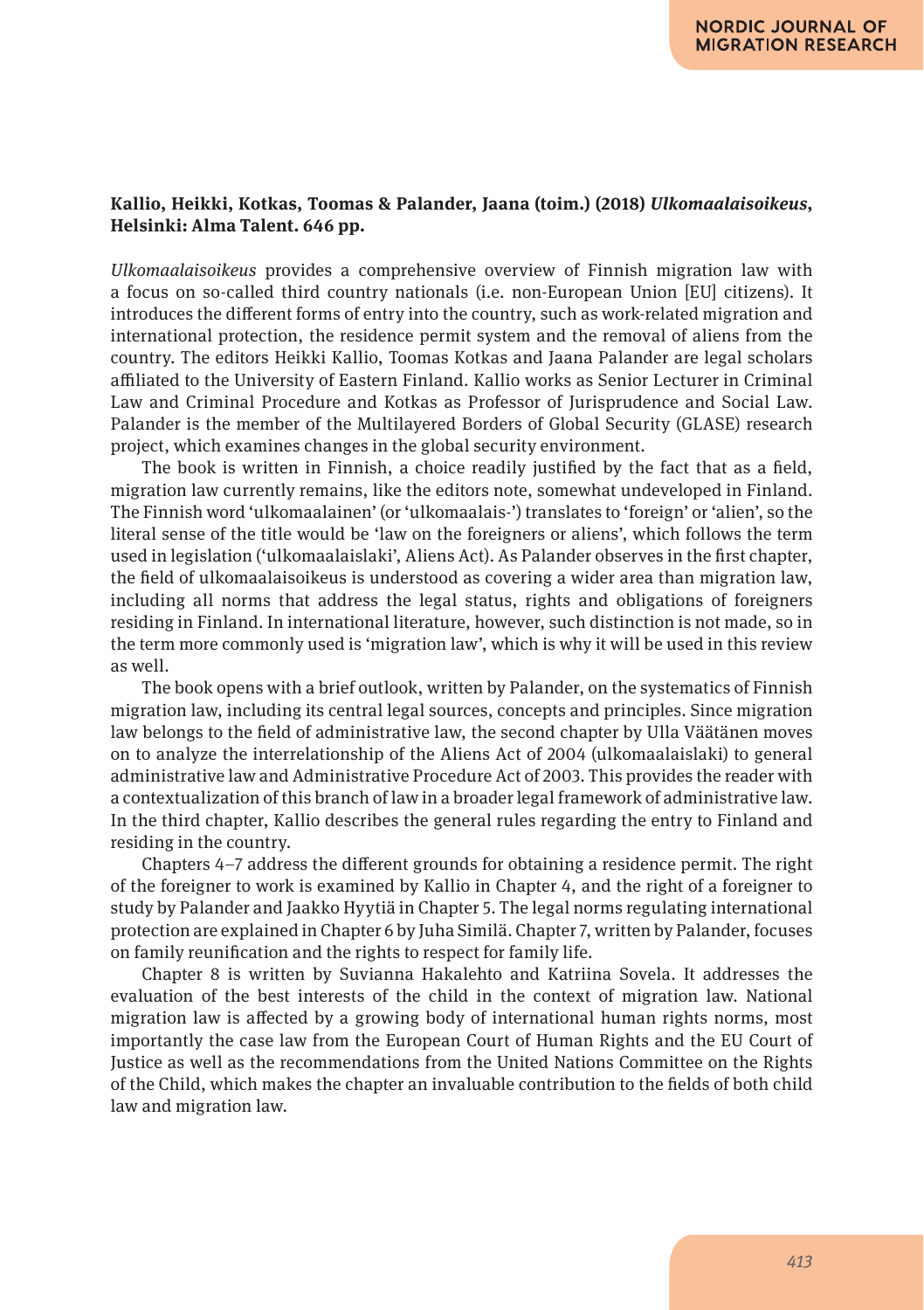The legal framework regarding the removal of foreigners from the country is described in Chapter 9 by Kallio. In Chapter 10, Kati Korsman and Mirjami Paso focus on the due process and appeal in Finnish migration law. Chapters 11 and 12 address the social rights of foreigners. Toomas Kotkas describes their rights to social security in Chapter 11, and Chapter 12 by Eeva Nykänen concludes the book with a discussion regarding their rights to social and healthcare services.

Migration law is generally speaking a fast-moving area of law, which thus far has not attracted very much attention from Finnish legal scholars. However, a comprehensive introduction to the field of migration law was published relatively recently, in 2016, which describes, interprets and systematizes Finnish legal norms that regulate migration (Aer 2016). This book covers partly similar themes, but its scope is at times broader, covering important issues such as the social rights of foreigners in Finland. The author team includes academics and professionals working in migration service and courts, which brings certain variation to the style and standard of writing, and clearly also richness to the approaches chosen.

While the existing literature offers a coherent and comprehensive introduction to the field (Aer 2016), the novelty of the book at hand is that it provides the reader with more diversity and at times more in-depth analyses. For example, Palander's chapter on family reunification affords the reader with a subtle analysis of how the requirement of sufficient subsistence plays a key role in family reunification.

Most European countries require as a condition of family members' entry the family to demonstrate that it will not need to rely on welfare benefits for basic social security. Of the Nordic countries, Finland and Norway have relied heavily on income requirements in their immigration policies. With the introduction of temporary laws in 2016, Sweden also adopted income requirements as means to restrict family migration (Borevi 2018). The restrictions are often framed either as necessary from the perspective of maintaining or promoting social cohesion or as economic necessities, and the required high levels of income make family migration virtually impossible for a large number of families, especially in the lowincome groups to which many migrants belong (Staver 2014; Pellander 2016; Mustasaari 2017). In considering whether a person meets the income requirement or not, it matters a great deal what counts as 'income'. Some forms of support, such as the unemployment benefit or parental support, count as income. Palander mentions, in particular, the labour market subsidy, which is not counted as income although it is a form of support intended for unemployed persons who enter the labour market for the first time or who have not worked long enough to be eligible for unemployment benefits. The way in which social benefits are categorized thus determines the eligibility for family reunification for many families (see also Palander 2017 for more detailed discussion).

The task of covering a vast amount of topics and large amounts of legal sources and jurisprudence and yet keeping the examination on a coherent and scholarly level is a difficult one. At times, the reader might wish for a more critical analysis of the legislation and case law. For example, in Chapter 8, which focuses on the best interests of the child, the authors mainly refrain from critiquing the cases and settle for describing the jurisprudence and development of the legislation. It could be argued that many of the cited cases give rise to a far more profound critique from the perspective of the rights of the child. For example, the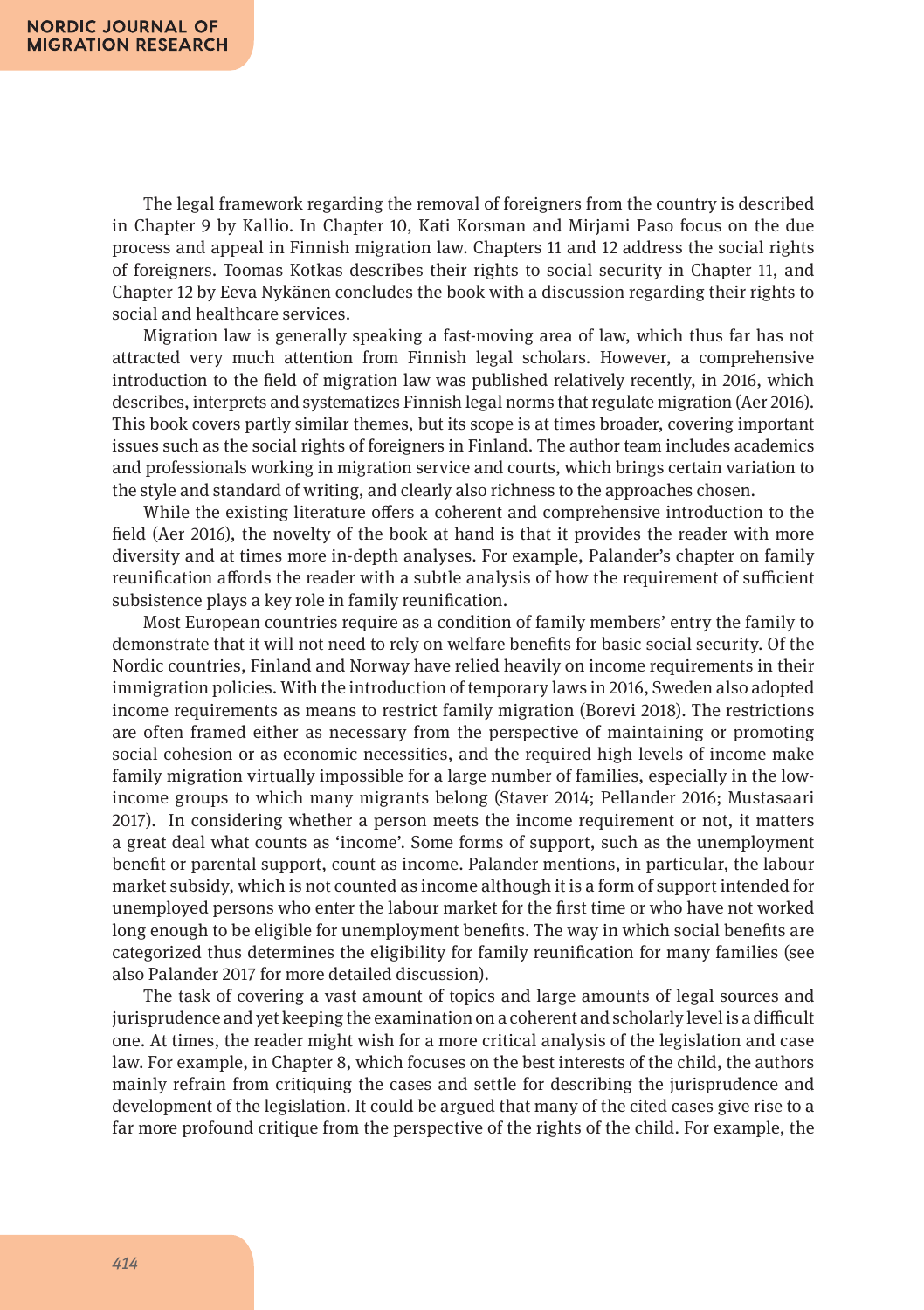case of KHO:2013:97 demonstrates several problems – both normative and procedural – with how the best interests principle is understood and applied in practice. The case was about whether or not an exception should be made to the income requirement on the grounds of the best interests of two children concerned, whose mother was Algerian but who had been both born and raised in Finland. I have argued previously that this case brought to the fore painfully clearly how the best interest test might work to construct a non-belonging identity to the child concerned (Mustasaari 2016). In this case, the integration into Finnish society of these children was challenged on the basis of their identities marked by ethnicity, language and position as a second-generation migrant. However, their integration was not evaluated in material terms, for instance, by hearing the children about their circumstances or other people significant to the children, e.g. staff of their schools or nurseries.

The book is a must read for anyone interested in the regulation of migration in Finland, with the obvious limitation concerning the language it is written in. The fact that the authors are legal scholars and practitioners shows in the adopted approach and style, which is rich with details and definitions. On the whole, the outcome is clear and well balanced. This book is without doubt an important contribution to the emerging field of legal studies on migration in Finland.

#### Sanna Mustasaari

Postdoctoral Researcher, Faculty of Law, University of Helsinki, Helsinki, Finland E-mail: sanna.mustasaari@helsinki.fi

# **References**

Aer, J 2016, *Ulkomaalaisoikeuden perusteet*, Alma Talent, Helsinki.

- Borevi, K 2018, *Familj, medborgarskap, migration: Sveriges politik för anhöriginvandring i ett jämförande perspektiv*, Rapport 2018:5, Delmi, Stockholm.
- Mustasaari, S 2016, 'Best interests of the child in family reunification a citizenship test disguised?', in *Subjectivity, citizenship and belonging in law: identities and intersections*, ed. A Griffiths, S Mustasaari & A Mäki-Petäjä-Leinonen, Routledge, Abingdon, pp. 123-145.
- Mustasaari, S 2017, 'Ruling on belonging: transnational marriages in Nordic immigration laws', *Migration Letters*, vol. 14, no.1, pp. 25-37.
- Palander, J 2017, 'Eurooppaoikeus ja pienipalkkaisten ulkomaalaisten työntekijöiden perheenyhdistäminen: Tarkastelussa tulorajan lainmukaisuus ja suhteellisuus', in *Sosiaaliturvan rajoilla. Kirjoituksia kansainvälisestä sosiaalioikeudesta*, eds. L Kalliomaa-Puha & A Tuovinen, Kela, Helsinki, pp. 146-170.
- Pellander, S 2016, *Gatekeepers of the family regulating family migration to Finland*, Department of Political and Economic Studies, University of Helsinki, Helsinki.
- Staver, A 2014, *From right to earned privilege? The development of stricter family immigration rules in Denmark, Norway, and the United Kingdom*, Political Science, University of Toronto, Toronto.